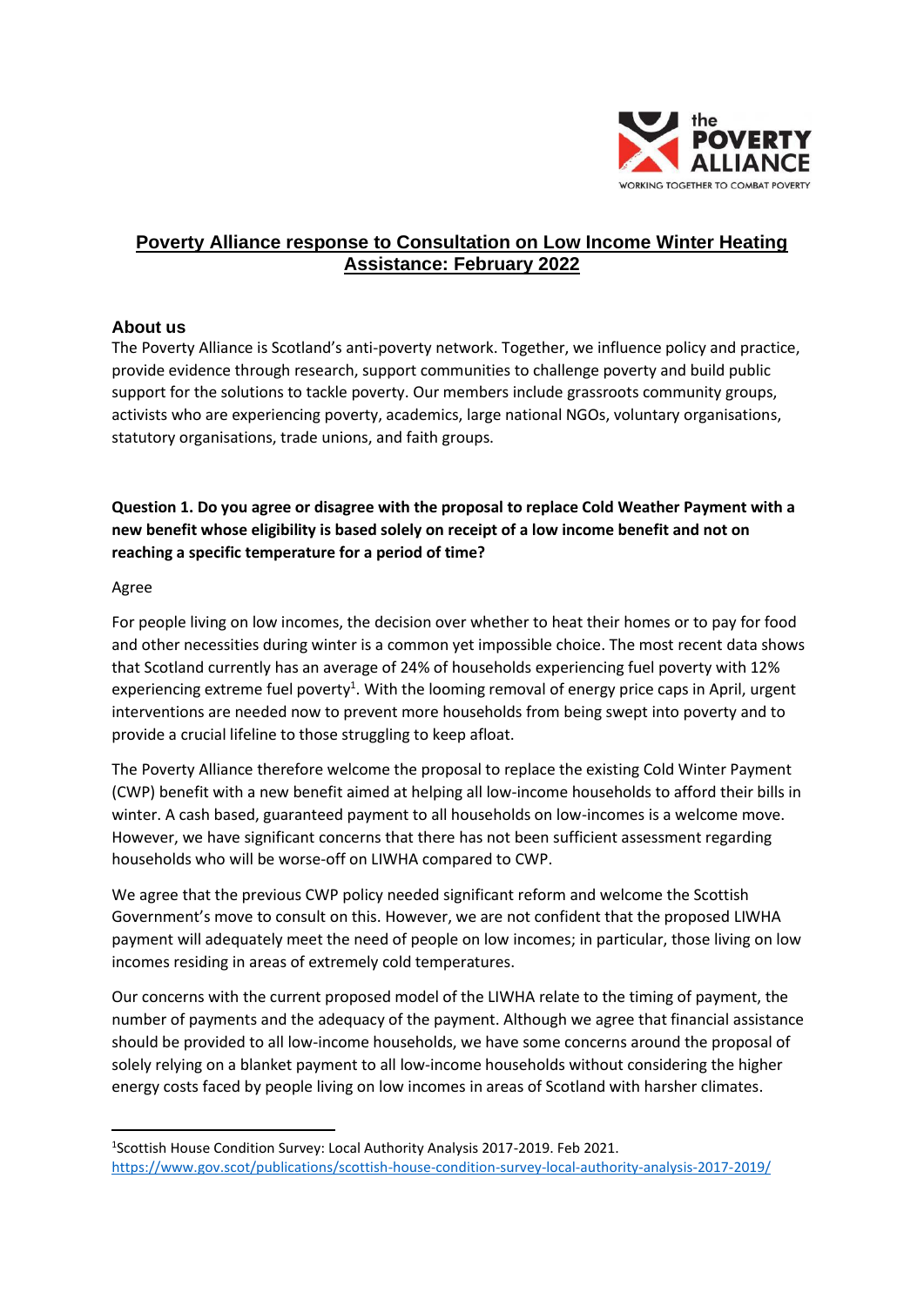Although the Scottish average for fuel poverty sits at 24%, those residing in colder regions of Scotland such as the Western Isles and the Highlands have significantly higher rates of fuel poverty<sup>2</sup> due to the climate, dependence on electricity for heating and poor energy efficiency. This policy in its proposed format does not account for this variance in fuel costs and as such may result in many households losing out.

The proposed amount of £50 will in some cases make households worse off than if they remained on the current CWP policy. Data from the Department for Work and Pensions shows that when looking at previous CWP awards made in Scotland, low incomes households in areas such as Braemar received 3 triggers of the CPW from November 2021 to February 2022 equating a £75 award<sup>3</sup>. This is one example where the proposed one off payment of £50 would have left these households with less income. Given we know that rural communities are more likely to be in fuel poverty, we strongly suggest that further evaluation is needed to understand the impact of this policy change on all households, particularly in rural areas.

Lastly, it is imperative to note that this £20 million investment, although welcome, will have an extremely limited impact on overall rates of fuel poverty, particularly in colder regions of Scotland, or bring us closer to meeting our interim child poverty targets. For these reasons, we believe the payments need to be higher, awarded more often and have a lengthier qualifying period.

#### **Question 2. If you disagreed, please could you explain why?**

N/A

### **Question 3. Do you agree or disagree that this approach is an effective way for the Scottish Government to tackle winter heating costs for people on low incomes?**

Neither agree nor disagree

### *Question 4. If you disagreed, please could you explain why?*

Whilst we believe that a cash payment directly targeted at low income households is an effective approach to help households struggling with winter heating costs, however the efficacy of this policy is limited. The most effective way to support people on low incomes is to increase incomes structurally through boosting wages to at least the real Living Wage and ensuring we have an adequate social security system. Additionally, we cannot tackle heating costs without considering the quality of housing and the price of energy itself. All things which this policy does not have the scope to do.

Additionally, as already stated we do not think this payment will meet the needs of those households living in the coldest areas in Scotland. The proposal of £50 per month instead of the CWP amounts translates into a real terms cut for some of these households an example of which is detailed in Q1.

<sup>&</sup>lt;sup>2</sup> Fuel Poverty by Local Authority. Dec

<sup>2021</sup>[.https://new.theclaymoreproject.com/uploads/entities/1230/files/News%20Releases/fuelpovertyLAmap](https://new.theclaymoreproject.com/uploads/entities/1230/files/News%20Releases/fuelpovertyLAmapV3.pdf) [V3.pdf](https://new.theclaymoreproject.com/uploads/entities/1230/files/News%20Releases/fuelpovertyLAmapV3.pdf)

<sup>3</sup>Data tables: estimated Cold Weather Payments in Great Britain, 1 Nov 2021 to 11 Feb 2022. Department for Work and Pensions. [https://www.gov.uk/government/statistics/cold-weather-payment-estimates-2021-to-](https://www.gov.uk/government/statistics/cold-weather-payment-estimates-2021-to-2022)[2022](https://www.gov.uk/government/statistics/cold-weather-payment-estimates-2021-to-2022)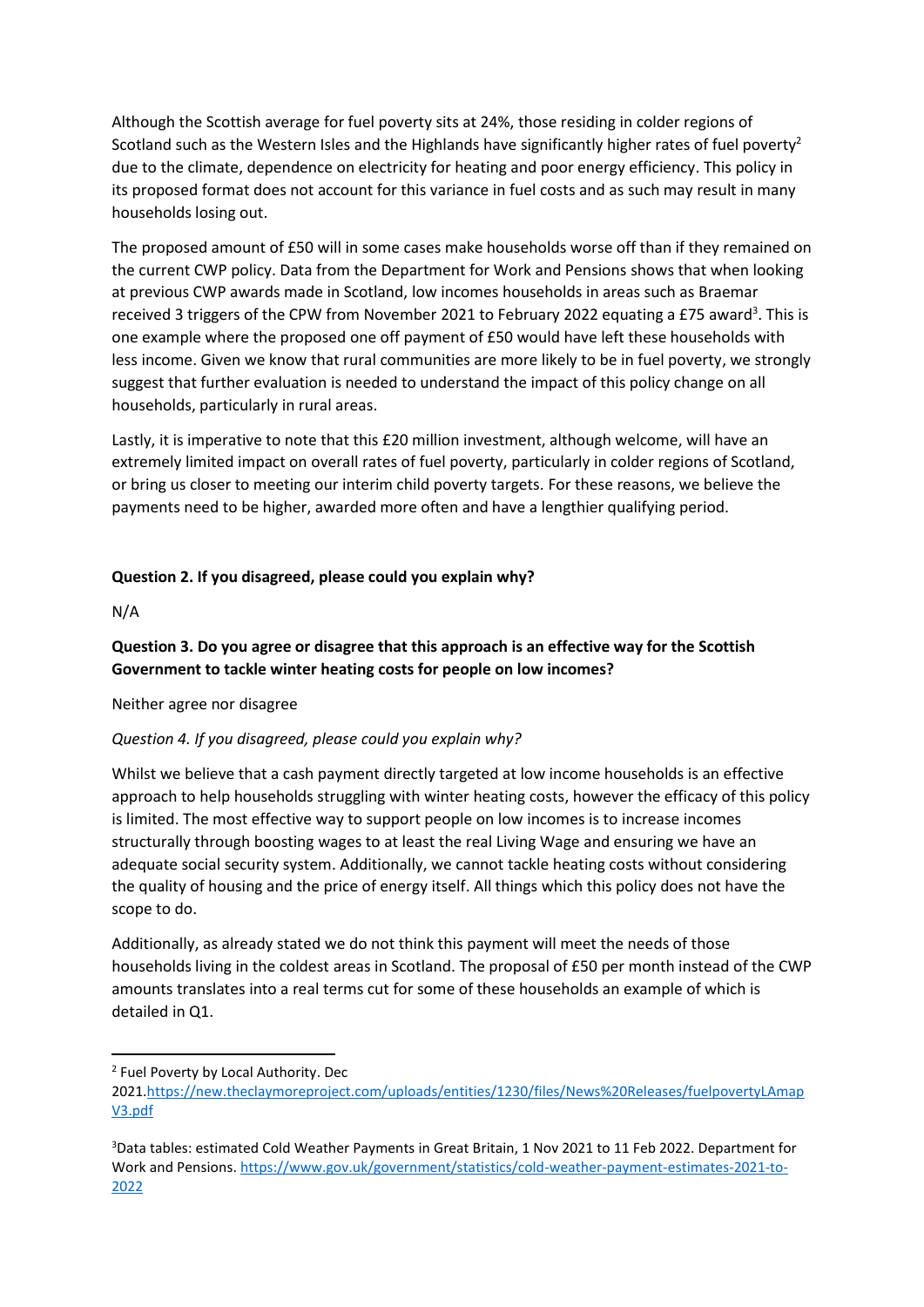# **Question 5. Do you agree or disagree with the proposal to name the replacement for Cold Weather Payment (CWP) in Scotland "Low Income Winter Heating Assistance" (LIWHA)?**

Disagree

### **Question 6. If you disagreed, please could you explain why?**

We have concerns regarding the labelling of this as a 'Low Income' payment given the misalignment with other benefits administered by Social Security Scotland. Phrasing the eligibility in this way may create hesitancy around applying for it and confusion about a households own eligibility.

# **Question 7. Do you agree or disagree with the proposal to remove the requirement for a 'cold spell' to be identified in order for a client to receive a payment?**

Agree

#### **Question 8. If you disagreed, please could you explain why?**

Although we agree with the removal of the requirement of a 'cold spell' to be identified in order for low income households to receive the payment, we have concerns around refusing to account for the fact that households living in colder areas will have higher heating costs.

We agree that all households in receipt of low-income benefits should receive a base payment to help with heating costs and therefore welcome a LIWHA (at a higher amount as detailed in Q18) for all low income households. However, we would also recommend exploring the introduction of additional targeted payments to be awarded to households who fall into areas where a 'cold spell' is identified.

### **Question 8. If you disagreed, please could you explain why?**

N/A

## **Question 9. Do you agree or disagree with the proposal to have a one off, annual payment for LIWHA?**

Agree

### **Question 10. If you disagreed, please could you explain why?**

N/A

**Question 11. Do you agree or disagree that our approach to identifying eligibility should be through the use of qualifying benefits**?

Agree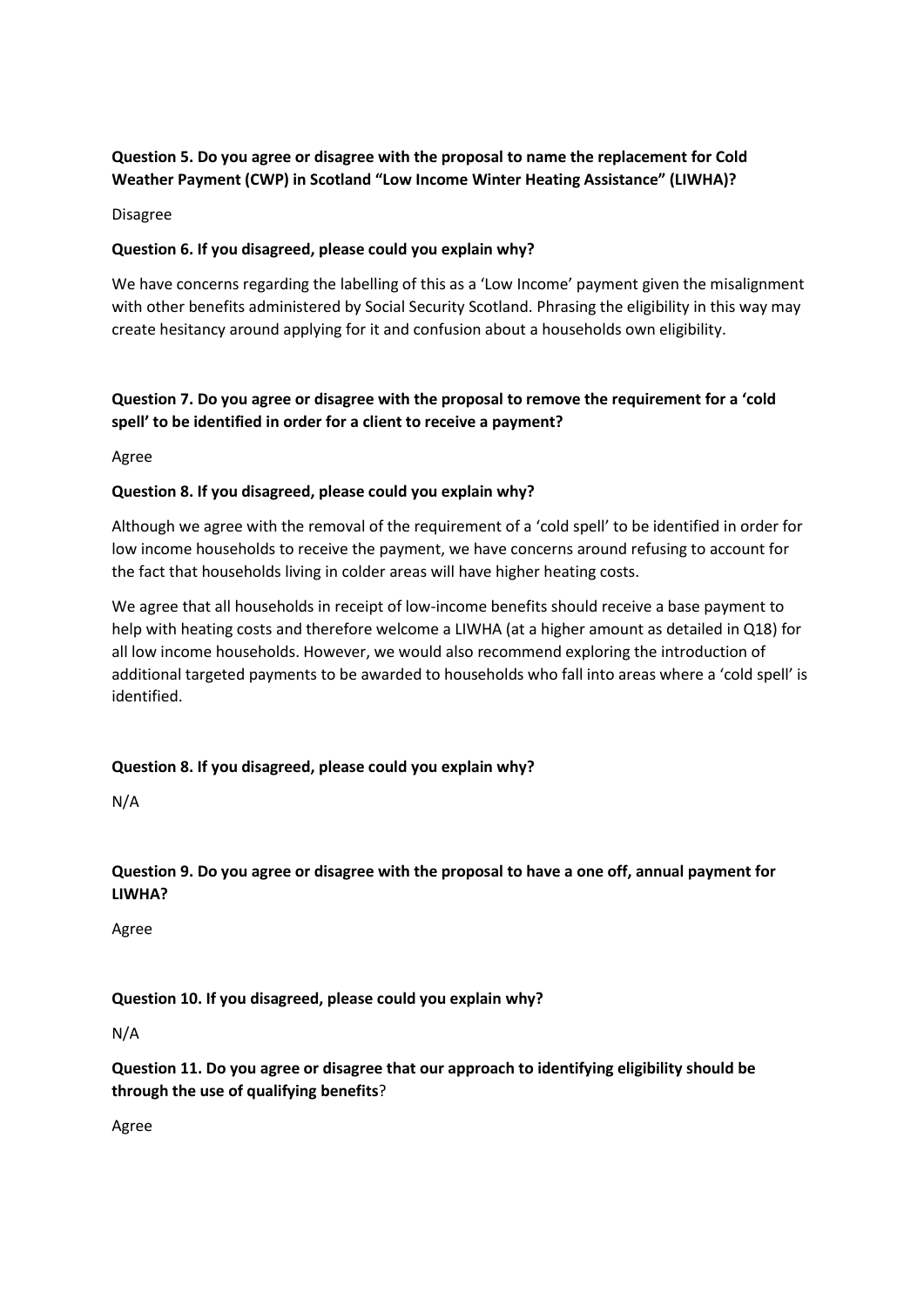### **Question 12. If you disagreed, please could you explain why?**

N/A

### **Question 13. Do you agree or disagree with the proposal to retaining the current qualifying benefits to indicate eligibility for this new payment?**

Disagree

Question 14. If you disagreed, please could you explain why?

We agree in part with the proposed eligibility however we would remove the exclusionary criteria that states that you must not be in employment when claiming Universal Credit to eliminate a level of confusion. This may help to prevent the exclusion of households who need the support despite being employed, particularly people working a small number of hours per week or with fluctuating wages.

#### **Question 15. Do you agree or disagree that the eligibility criteria for the LIWHA are clear?**

Disagree

#### **Question 16. If you disagreed, please could you explain why?**

See Q14

### **Question 17. Do you agree or disagree that the proposed rate of £50 for LIWHA is appropriate?**

Disagree

### *Question 18. If you disagreed, please could you explain why?*

A one off payment of £50 will not be sufficient in helping low-income households to cover their heating costs in winter. Particularly given the recent – and also the further - energy bill increases due to the lifting of the price cap, £50 once annually when energy costs are estimated to rise by an average of £600 per year<sup>4</sup> will not provide an adequate level of support.

We suggest at least doubling this payment to £100 as a base amount and, as previously suggested, seek to explore how to provide targeted additional payments to households who face acutely colder temperatures.

**Question 19. Do you agree or disagree with the proposal for LIWHA to be given to clients in the form of a cash payment and not another form?**

<sup>4</sup> Millions braced as energy price rise to be revealed. Feb 22.<https://www.bbc.co.uk/news/business-60234732>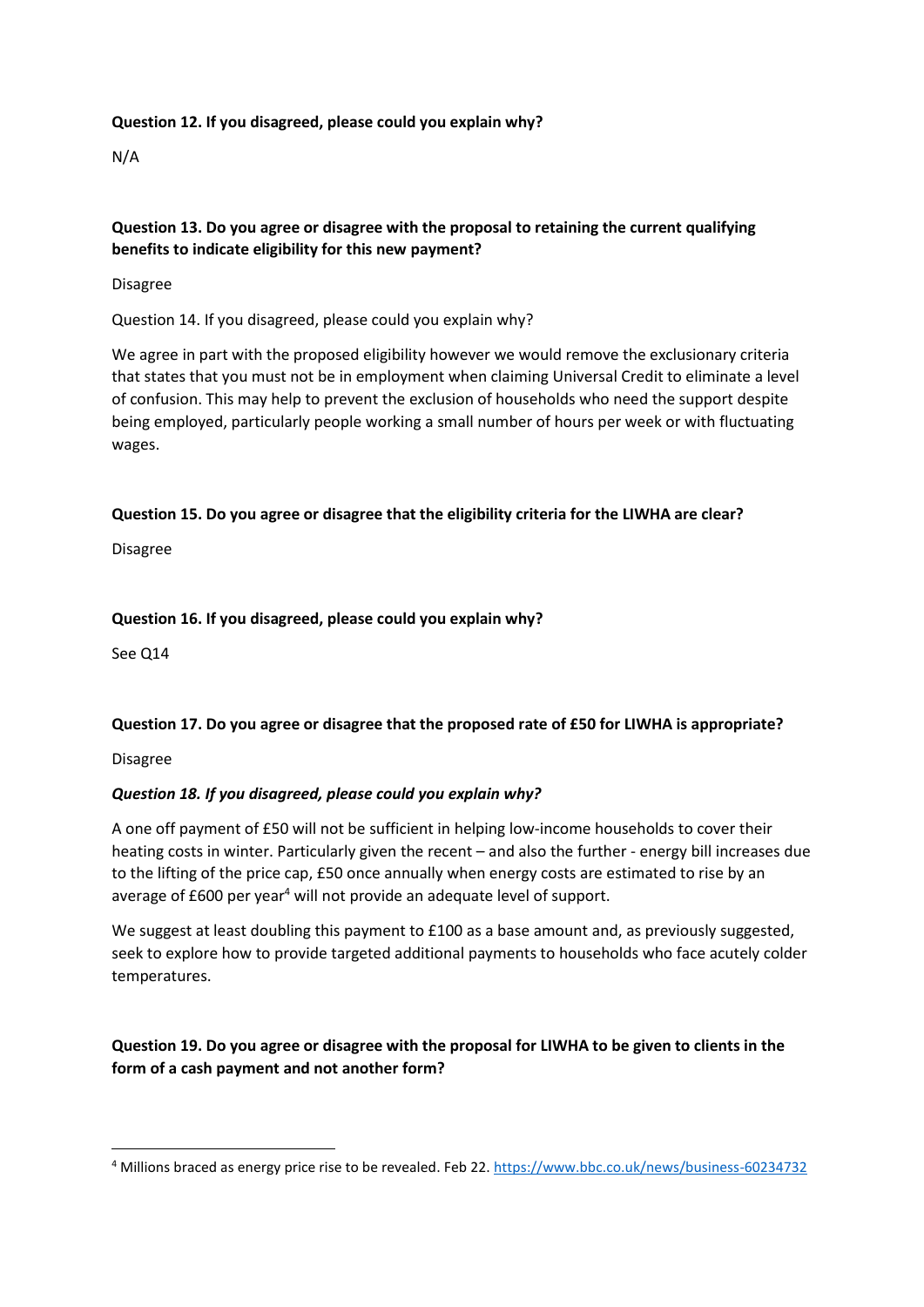Agree. We strongly support a cash-first approach to supporting people on low incomes. This approach reduces stigma and allows households to make financial choices that best support their household needs. Cash-first approaches are also consistently noted as being preferred by participants in our research projects with people with lived experience of poverty.

## **Question 21. Do you agree or disagree with the proposal to pay LIWHA as an annual one-off payment each winter?**

Disagree

### **Question 22. If you disagreed, please could you explain why?**

As stated previously, a one off payment of £50 will not be adequate to offset increasing heating costs given the existing rates of fuel poverty and the looming price increases from April. We suggest at least doubling this payment to £100 as a base amount and, as previously stated, seek to explore how to provide targeted additional payments to households who face acutely colder temperatures.

# **Question 23. Do you agree or disagree with the proposal to set a 'qualifying week' during which eligible clients for LIWHA will be identified?**

Disagree

#### **Question 24. If you disagreed, please could you explain why?**

Qualifying weeks will inevitably result in some households losing out on crucial support due to not being on qualifying benefits during this time. Household circumstances can change quickly and leave households who were just managing in a situation, suddenly struggling to pay bills and provide food and essentials for their family.

Instead, the eligibility period should be extended, to include anyone who receives a qualifying benefit at any point during the winter thus working to ensure that more households would benefit from the support.

## **Question 25. If you agreed, please provide a preference for when you think the qualifying week for LIWHA should be?**

### **Question 26. Do you agree or disagree with the proposal to make LIWHA payments to clients in February of each year?**

If a qualifying week is used, payments should be made as close to payment as possible and at the earliest possible time and therefore we would suggest November for first payments. This allows households to adequately budget for the coming months.

#### **Question 27. If you disagreed, please could you explain why?**

N/A

### **Question 28. Do you agree or disagree with the proposal that clients have 31 days to request a redetermination?**